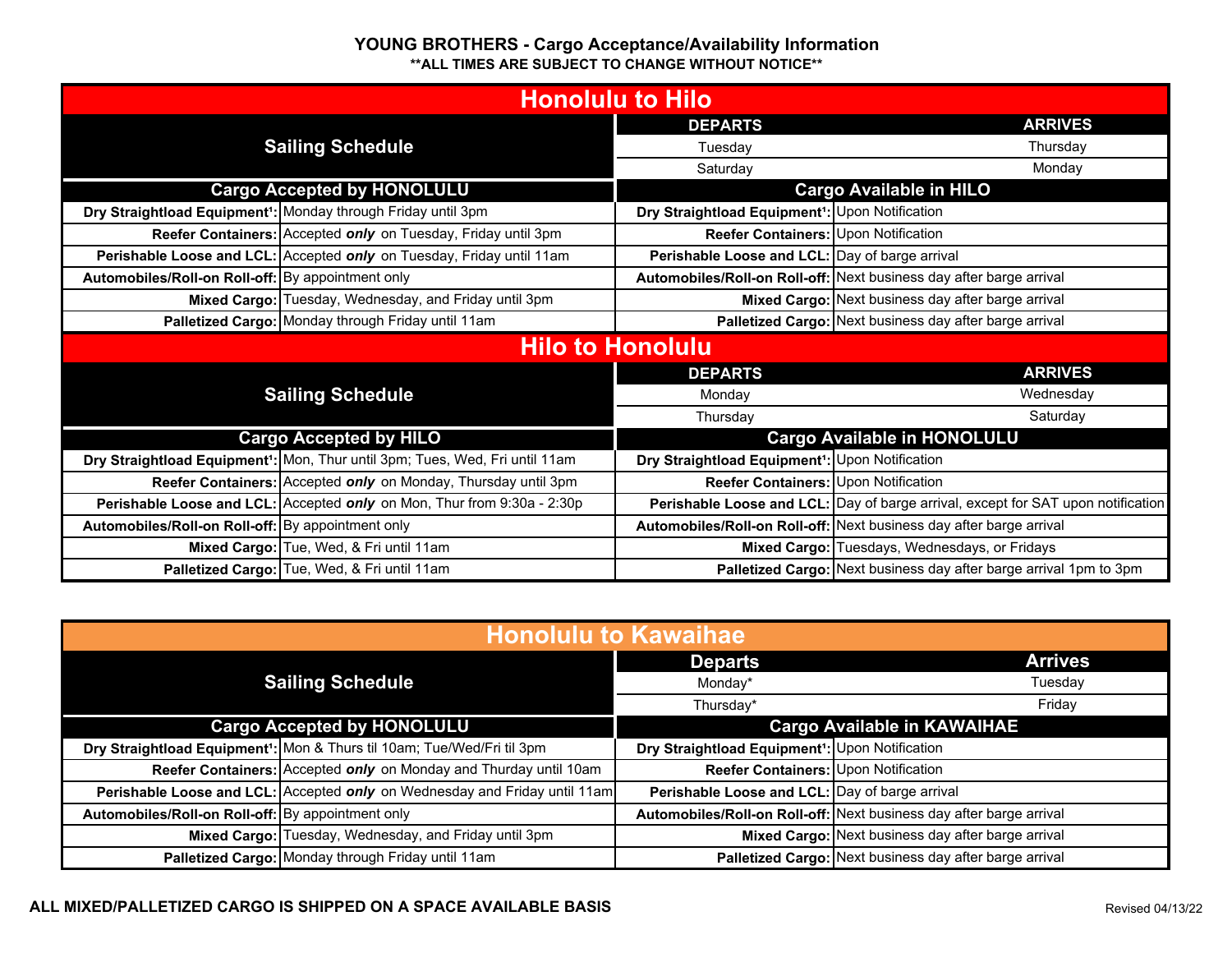| <b>Kawaihae to Honolulu</b>       |                                                                            |                                                             |                                                                                  |
|-----------------------------------|----------------------------------------------------------------------------|-------------------------------------------------------------|----------------------------------------------------------------------------------|
| <b>Sailing Schedule</b>           |                                                                            | <b>Departs</b>                                              | <b>Arrives</b>                                                                   |
|                                   |                                                                            | Tuesday                                                     | Wednesday                                                                        |
|                                   |                                                                            | Friday                                                      | Saturday                                                                         |
| <b>Cargo Accepted by KAWAIHAE</b> |                                                                            | <b>Cargo Available in HONOLULU</b>                          |                                                                                  |
|                                   | Dry Straightload Equipment <sup>1</sup> : Monday through Friday until 11am | Dry Straightload Equipment <sup>1</sup> : Upon Notification |                                                                                  |
|                                   | Reefer Containers: Accepted only on Tuesday and Friday until 11am          | Reefer Containers: Upon Notification                        |                                                                                  |
|                                   | Perishable Loose and LCL: Accepted only on Tuesday and Friday until 11am   |                                                             | Perishable Loose and LCL: Day of barge arrival, except for SAT upon notification |
|                                   | Automobiles/Roll-on Roll-off: Monday, Wednesday, & Thursday until 11am     |                                                             | Automobiles/Roll-on Roll-off: Next business day after barge arrival              |
|                                   | Mixed Cargo: Monday, Wednesday, & Thursday until 11am                      |                                                             | Mixed Cargo: Tuesdays, Wednesdays, or Fridays                                    |
|                                   | Palletized Cargo: Monday, Wednesday, & Thursday until 11am                 |                                                             | Palletized Cargo: Next business day after barge arrival 1pm to 3pm               |

| <b>Honolulu to Nawiliwili</b>                     |                                                                            |                                                             |                                                                                  |
|---------------------------------------------------|----------------------------------------------------------------------------|-------------------------------------------------------------|----------------------------------------------------------------------------------|
|                                                   |                                                                            | <b>Departs</b>                                              | <b>Arrives</b>                                                                   |
| <b>Sailing Schedule</b>                           |                                                                            | Monday                                                      | Tuesday                                                                          |
|                                                   |                                                                            | Thursday                                                    | Friday                                                                           |
| <b>Cargo Accepted by HONOLULU</b>                 |                                                                            |                                                             | <b>Cargo Available at NAWILIWILI</b>                                             |
|                                                   | Dry Straightload Equipment <sup>1</sup> : Monday through Friday until 3pm  | Dry Straightload Equipment <sup>1</sup> : Upon Notification |                                                                                  |
|                                                   | Reefer Containers: Accepted only on Monday and Thursday until 3pm          | Reefer Containers: Upon Notification                        |                                                                                  |
|                                                   | Perishable Loose and LCL: Accepted only on Monday and Thurday until 11am   | Perishable Loose and LCL: Day of barge arrival              |                                                                                  |
| Automobiles/Roll-on Roll-off: By appointment only |                                                                            |                                                             | Automobiles/Roll-on Roll-off: Next business day after barge arrival              |
|                                                   | Mixed Cargo: Tuesday, Wednesday, and Friday until 3pm                      |                                                             | Mixed Cargo: Next business day after barge arrival                               |
|                                                   | Palletized Cargo: Monday through Friday until 11am                         |                                                             | Palletized Cargo: Next business day after barge arrival                          |
|                                                   |                                                                            | <b>Nawiliwili to Honolulu</b>                               |                                                                                  |
|                                                   |                                                                            | <b>Departs</b>                                              | <b>Arrives</b>                                                                   |
| <b>Sailing Schedule</b>                           |                                                                            | Tuesday                                                     | Wednesday                                                                        |
|                                                   |                                                                            | Friday                                                      | Saturday                                                                         |
|                                                   | <b>Cargo Accepted by NAWILIWILI</b>                                        |                                                             | <b>Cargo Available in HONOLULU</b>                                               |
|                                                   | Dry Straightload Equipment <sup>1</sup> : Monday through Friday until 11am | Dry Straightload Equipment <sup>1</sup> : Upon Notification |                                                                                  |
|                                                   | Reefer Containers: Accepted only on Tuesday and Friday until 11am          | Reefer Containers: Upon Notification                        |                                                                                  |
|                                                   | Perishable Loose and LCL: Accepted only on Tuesday and Friday until 11am   |                                                             | Perishable Loose and LCL: Day of barge arrival, except for SAT upon notification |
| Automobiles/Roll-on Roll-off: By appointment only |                                                                            |                                                             | Automobiles/Roll-on Roll-off: Next business day after barge arrival              |
|                                                   | Mixed Cargo: Monday, Wednesday, & Thursday until 11:00 am                  |                                                             | Mixed Cargo: Tuesdays, Wednesdays, or Fridays                                    |
|                                                   | Palletized Cargo: Monday, Wednesday, & Thursday until 11:00 am             |                                                             | Palletized Cargo: Next business day after barge arrival 1pm to 3pm               |
| <b>Honolulu to Kahului</b>                        |                                                                            |                                                             |                                                                                  |

**ALL MIXED/PALLETIZED CARGO IS SHIPPED ON A SPACE AVAILABLE BASIS**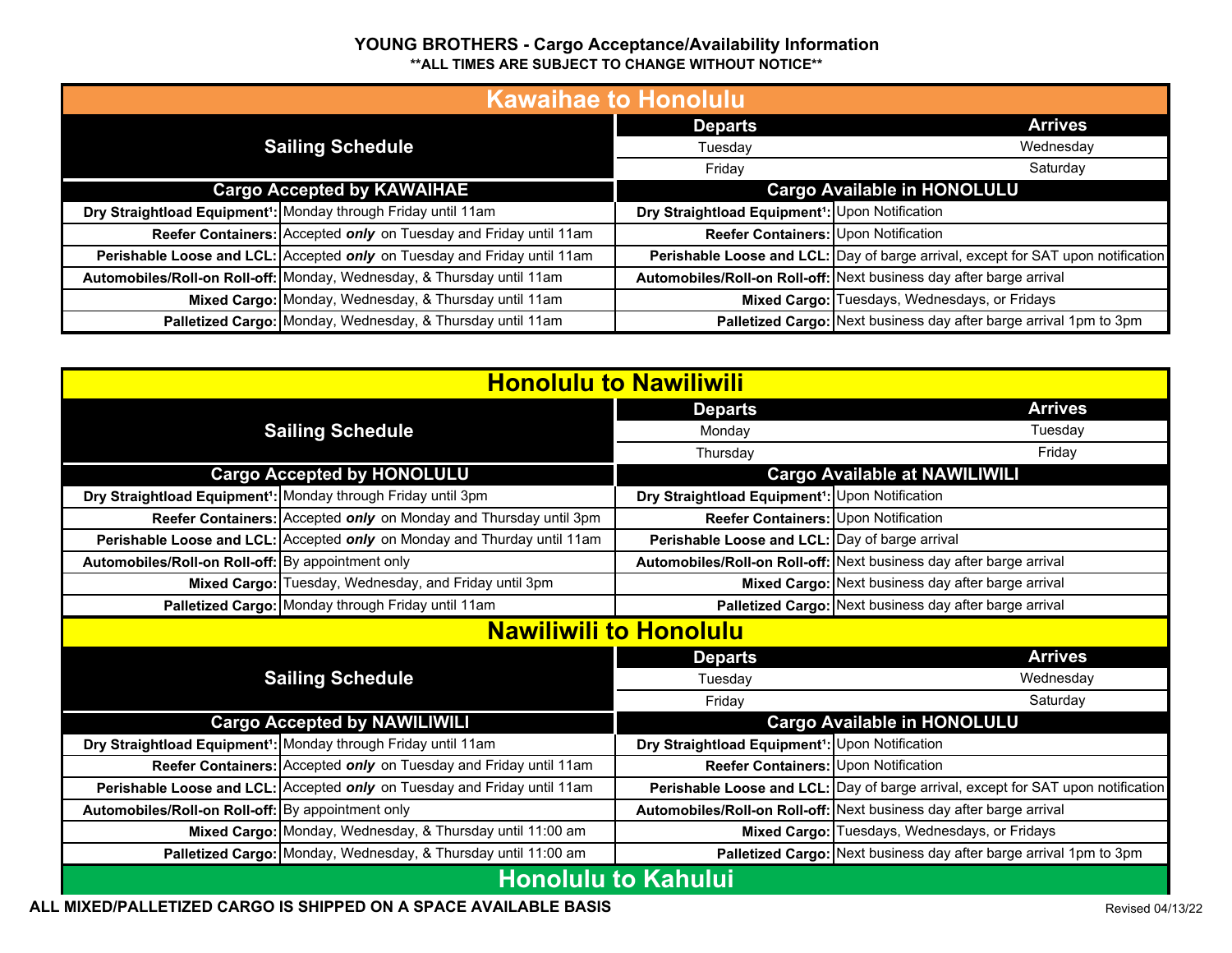| <b>Sailing Schedule</b>                           |                                                                             | <b>Departs</b>                                              | <b>Arrives</b>                                                                   |  |  |
|---------------------------------------------------|-----------------------------------------------------------------------------|-------------------------------------------------------------|----------------------------------------------------------------------------------|--|--|
|                                                   |                                                                             | Monday                                                      | Tuesday                                                                          |  |  |
|                                                   |                                                                             | Wednesday                                                   | Thursday                                                                         |  |  |
|                                                   |                                                                             | Thursday                                                    | Friday                                                                           |  |  |
| <b>Cargo Accepted by HONOLULU</b>                 |                                                                             |                                                             | <b>Cargo Available in KAHULUI</b>                                                |  |  |
|                                                   | Dry Straightload Equipment <sup>1</sup> : Monday through Friday until 3pm   | Dry Straightload Equipment <sup>1</sup> : Upon Notification |                                                                                  |  |  |
|                                                   | Reefer Containers: Accepted only on Mon, Wed, & Thur until 3pm              | Reefer Containers: Upon Notification                        |                                                                                  |  |  |
|                                                   | Perishable Loose and LCL: Accepted only on Mon, Wed, & Thur until 11am      | Perishable Loose and LCL: Day of barge arrival              |                                                                                  |  |  |
| Automobiles/Roll-on Roll-off: By appointment only |                                                                             |                                                             | Automobiles/Roll-on Roll-off: Next business day after barge arrival              |  |  |
|                                                   | Mixed Cargo: Tuesday, Wednesday, and Friday until 3pm                       |                                                             | Mixed Cargo: Next business day after barge arrival                               |  |  |
|                                                   | Palletized Cargo: Monday through Friday until 11am                          |                                                             | Palletized Cargo: Next business day after barge arrival                          |  |  |
|                                                   | <b>Kahului to Honolulu</b>                                                  |                                                             |                                                                                  |  |  |
|                                                   |                                                                             | <b>Departs</b>                                              | <b>Arrives</b>                                                                   |  |  |
|                                                   | <b>Sailing Schedule</b>                                                     | Tuesday                                                     | Wednesday                                                                        |  |  |
|                                                   |                                                                             | Thursday                                                    | Friday                                                                           |  |  |
|                                                   |                                                                             | Friday                                                      | Saturday                                                                         |  |  |
| <b>Cargo Accepted by KAHULUI</b>                  |                                                                             |                                                             | <b>Cargo Available in HONOLULU</b>                                               |  |  |
|                                                   | Dry Straightload Equipment <sup>1</sup> : Monday through Friday up to 3pm   | Dry Straightload Equipment <sup>1</sup> : Upon Notification |                                                                                  |  |  |
|                                                   | Reefer Containers: Accepted only on Tues, Thur, & Fri until 10:45 am        | <b>Reefer Containers: Upon Notification</b>                 |                                                                                  |  |  |
|                                                   | Perishable Mixed and LCL: Accepted only on Tues, Thur, & Fri until 10:45 am |                                                             | Perishable Mixed and LCL: Day of barge arrival, except for SAT upon notification |  |  |
| Automobiles/Roll-on Roll-off: By appointment only |                                                                             |                                                             | Automobiles/Roll-on Roll-off: Next business day after barge arrival              |  |  |
|                                                   | Mixed Cargo: Monday through Friday up to 10:45 am                           |                                                             | Mixed Cargo: Tuesdays, Wednesdays, or Fridays                                    |  |  |
|                                                   | Palletized Cargo: Monday through Friday up to 10:45 am                      |                                                             | Palletized Cargo: Next business day after barge arrival 1pm to 3pm               |  |  |
|                                                   | <b>Honolulu to Kaunakakai</b>                                               |                                                             |                                                                                  |  |  |
|                                                   |                                                                             | <b>Departs</b>                                              | <b>Arrives</b>                                                                   |  |  |
|                                                   | <b>Sailing Schedule</b>                                                     | Sunday                                                      | Monday                                                                           |  |  |
|                                                   |                                                                             | Tuesday                                                     | Thursday                                                                         |  |  |
|                                                   | <b>Cargo Accepted by HONOLULU</b>                                           |                                                             | <b>Cargo Available in KAUNAKAKAI</b>                                             |  |  |
|                                                   | Dry Straightload Equipment <sup>1</sup> : Monday through Friday until 3pm   | Dry Straightload Equipment <sup>1</sup> : Upon Notification |                                                                                  |  |  |
|                                                   | Reefer Containers: Accepted only on Tuesday & Friday until 11am             | Reefer Containers: Upon Notification                        |                                                                                  |  |  |
|                                                   | Perishable Loose and LCL: Accepted only on Tuesday & Friday until 11am      |                                                             | Perishable Loose and LCL: Next business day after barge arrival                  |  |  |
| Automobiles/Roll-on Roll-off: By appointment only |                                                                             |                                                             | Automobiles/Roll-on Roll-off: Next business day after barge arrival              |  |  |
|                                                   | Mixed Cargo: Tuesday, Wednesday, and Friday until 3pm                       |                                                             | Mixed Cargo: Next business day after barge arrival                               |  |  |
|                                                   | Palletized Cargo: Monday through Friday until 11am                          |                                                             | Palletized Cargo: Next business day after barge arrival                          |  |  |
| <b>Kaunakakai to Honolulu</b>                     |                                                                             |                                                             |                                                                                  |  |  |
|                                                   |                                                                             | <b>Departs</b>                                              | <b>Arrives</b>                                                                   |  |  |

**ALL MIXED/PALLETIZED CARGO IS SHIPPED ON A SPACE AVAILABLE BASIS**